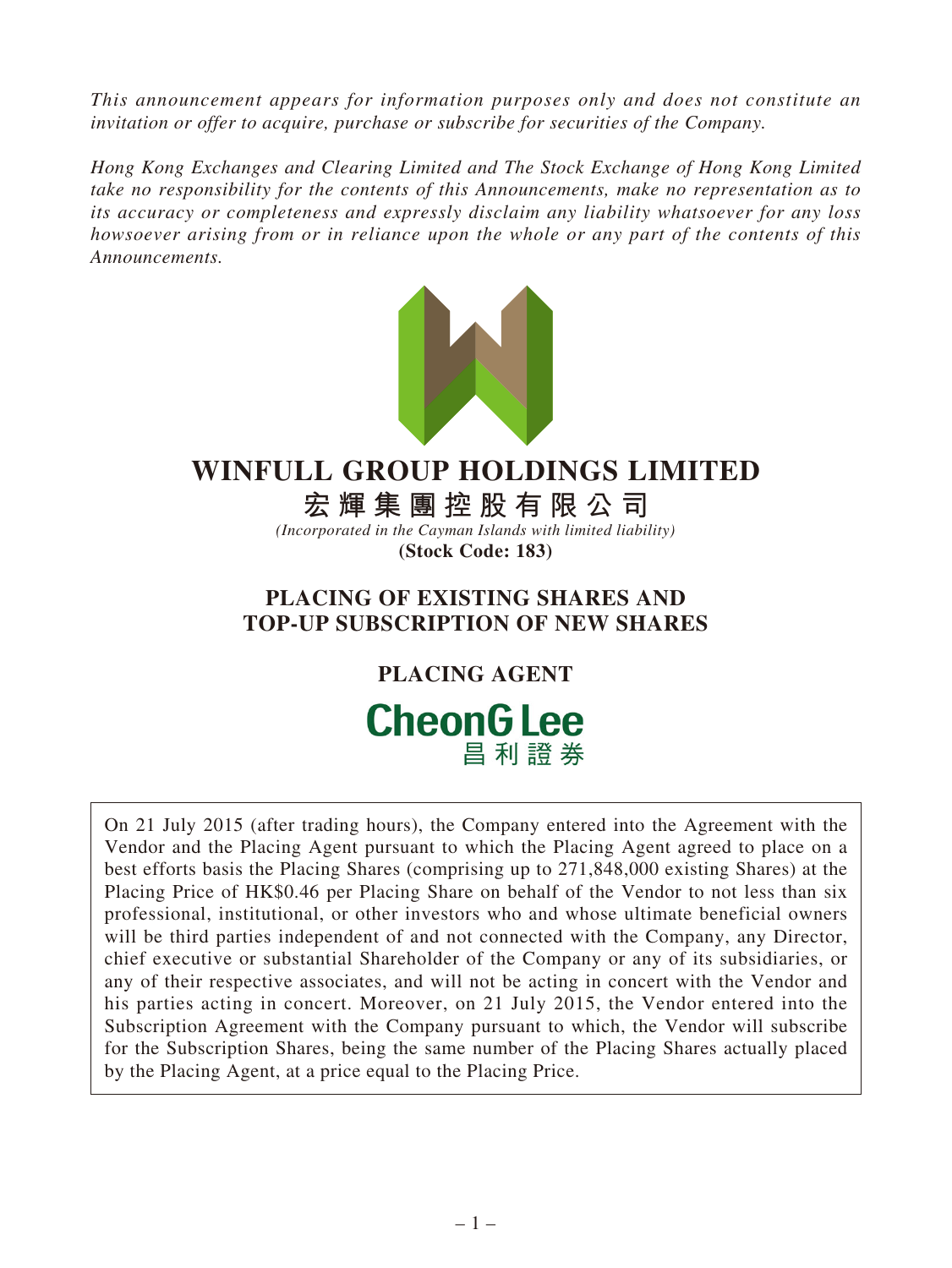The Placing is conditional upon, among other things, the Agreement not being terminated by the Placing Agent prior to completion of the Placing. The Subscription is conditional upon, among other things, (i) the Stock Exchange granting approval for the listing of, and permission to deal in, the Subscription Shares; (ii) the completion of the Placing; and (iii) the Executive granting a waiver to the Vendor from the obligation to make a general offer for all the issued Shares not already owned or agreed to be subscribed by the Vendor and parties acting in concert with him pursuant to Note 6 to the Notes on dispensations from Rule 26 of the Takeovers Code as a result of the Subscription.

The Placing Price (which is equivalent to the subscription price per Subscription Share) was arrived at after arm's length negotiations among the Vendor, the Company and the Placing Agent. The Directors consider that the Placing Price, the terms of the Agreement and the Subscription Agreement and the transactions contemplated thereunder are fair and reasonable and are in the interests of the Company and the Shareholders as a whole.

Assuming the Placing and the Subscription are completed in full, the Placing Shares represent approximately 10% of the existing issued share capital of the Company as at the date of this announcement and the Subscription Shares represent approximately 9.09% of the entire issued share capital of the Company as enlarged by the allotment and issue of the Subscription Shares.

The Subscription Shares are to be issued under the general mandate to allot, issue and deal with Shares granted to the Directors at the annual general meeting of the Company held on 18 November 2014. Application will be made to the Stock Exchange for the grant of the approval for the listing of, and permission to deal in, the Subscription Shares.

Assuming the Placing and the Subscription are completed in full, the net proceeds of the Subscription will be approximately HK\$118.3 million. The Directors intend to apply the net proceeds as general working capital of the Group.

The shareholding interest of Mr. Pong, Virtue Partner and parties acting in concert with them in the issued share capital of the Company will be reduced from approximately 47.41% to approximately 37.41% immediately upon completion of the Placing and will increase to approximately 43.11% immediately after the completion of the Subscription.

**As the Placing and the Subscription are subject to the satisfaction of a number of conditions and may or may not proceed to completion, Shareholders and prospective investors are advised to exercise caution when dealing in the Shares.**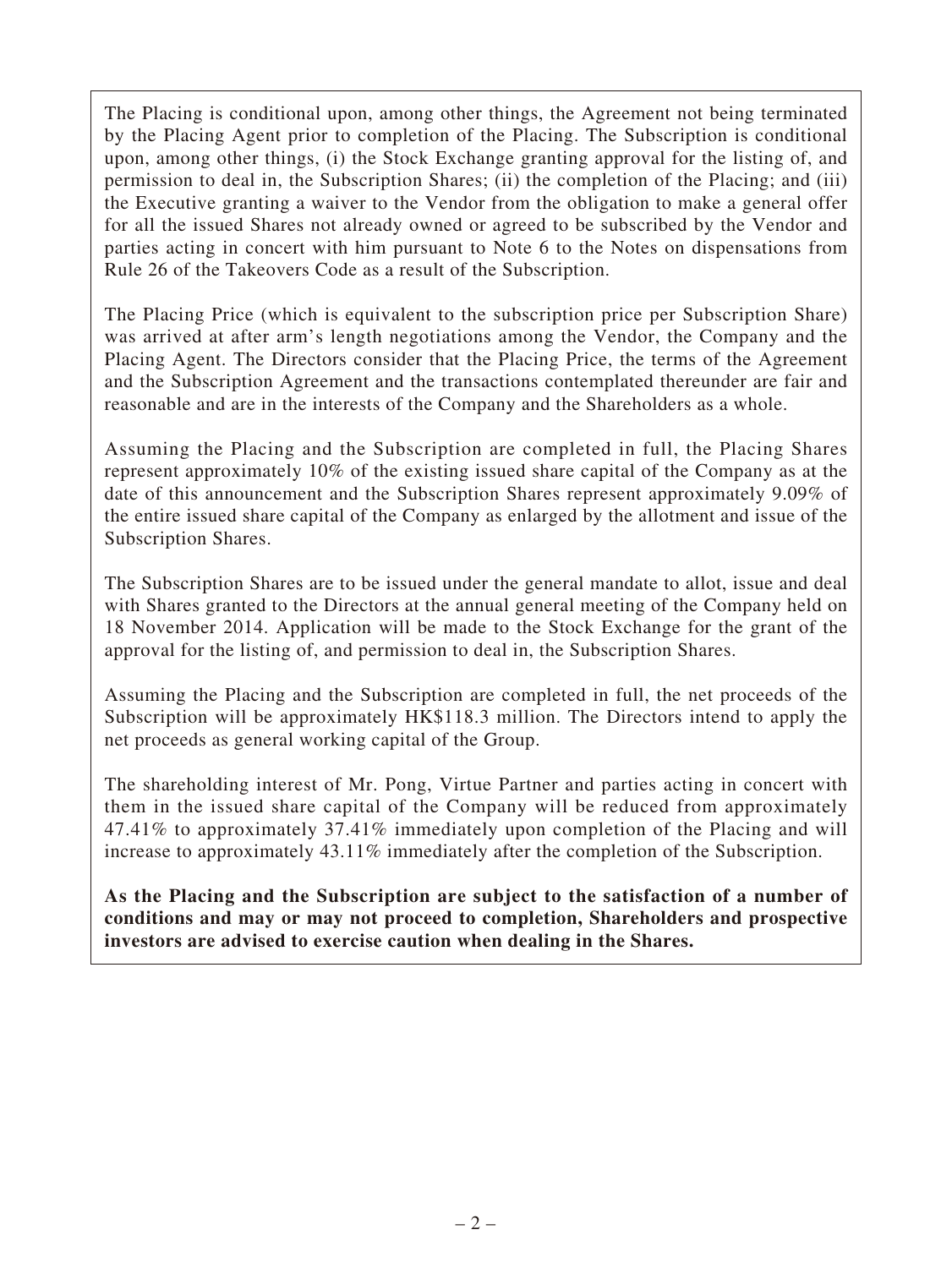## **PLACING OF EXISTING SHARES AND TOP-UP SUBSCRIPTION OF NEW SHARES**

## **THE AGREEMENT**

| Date:    | 21 July 2015 (after trading hours) |                                |  |
|----------|------------------------------------|--------------------------------|--|
| Parties: |                                    | $(1)$ The Company              |  |
|          |                                    | (2) Mr. Pong, being the Vendor |  |
|          |                                    | (3) the Placing Agent          |  |

Pursuant to the Agreement, the Placing Agent agreed to place on a best efforts basis the Placing Shares (comprising up to 271,848,000 existing Shares) at the Placing Price of HK\$0.46 per Placing Share on behalf of the Vendor to not less than six professional, institutional, or other investors who and whose ultimate beneficial owners will be third parties independent of and not connected with the Company, any Director, chief executive or substantial Shareholder of the Company or any of its subsidiaries, or any of their respective associates, and will not be acting in concert with Mr. Pong, Virtue Partner and their respective parties acting in concert.

#### **The Vendor**

Mr. Pong is a controlling Shareholder (as defined under the Listing Rules) of the Company and is the beneficial owner of 352,176,000 Shares, representing approximately 12.95% of the existing issued share capital of the Company as at the date of this announcement.

Virtue Partner is a company incorporated in the British Virgin Islands and is principally engaged in investments holding. Virtue Partner is beneficially wholly-owned by Mr. Pong and holds 936,794,000 Shares as at the date of this announcement. Therefore, Mr. Pong, Virtue Partner and parties acting in concert with them are holding 1,288,970,000 Shares in aggregate, representing approximately 47.41% of the existing issued share capital of the Company as at the date of this announcement.

## **The Placing Agent**

The Placing Agent, Cheong Lee Securities Limited, has been appointed to the exclusion of others, to place, on a best efforts basis, the Placing Shares. Each of the Placing Agent and its ultimate beneficial owners is a third party independent of and not connected with the Company, any Director, chief executive or substantial Shareholder of the Company or any of its subsidiaries, or any of their respective associates, and is not acting in concert with Mr. Pong, Virtue Partner and their respective parties acting in concert.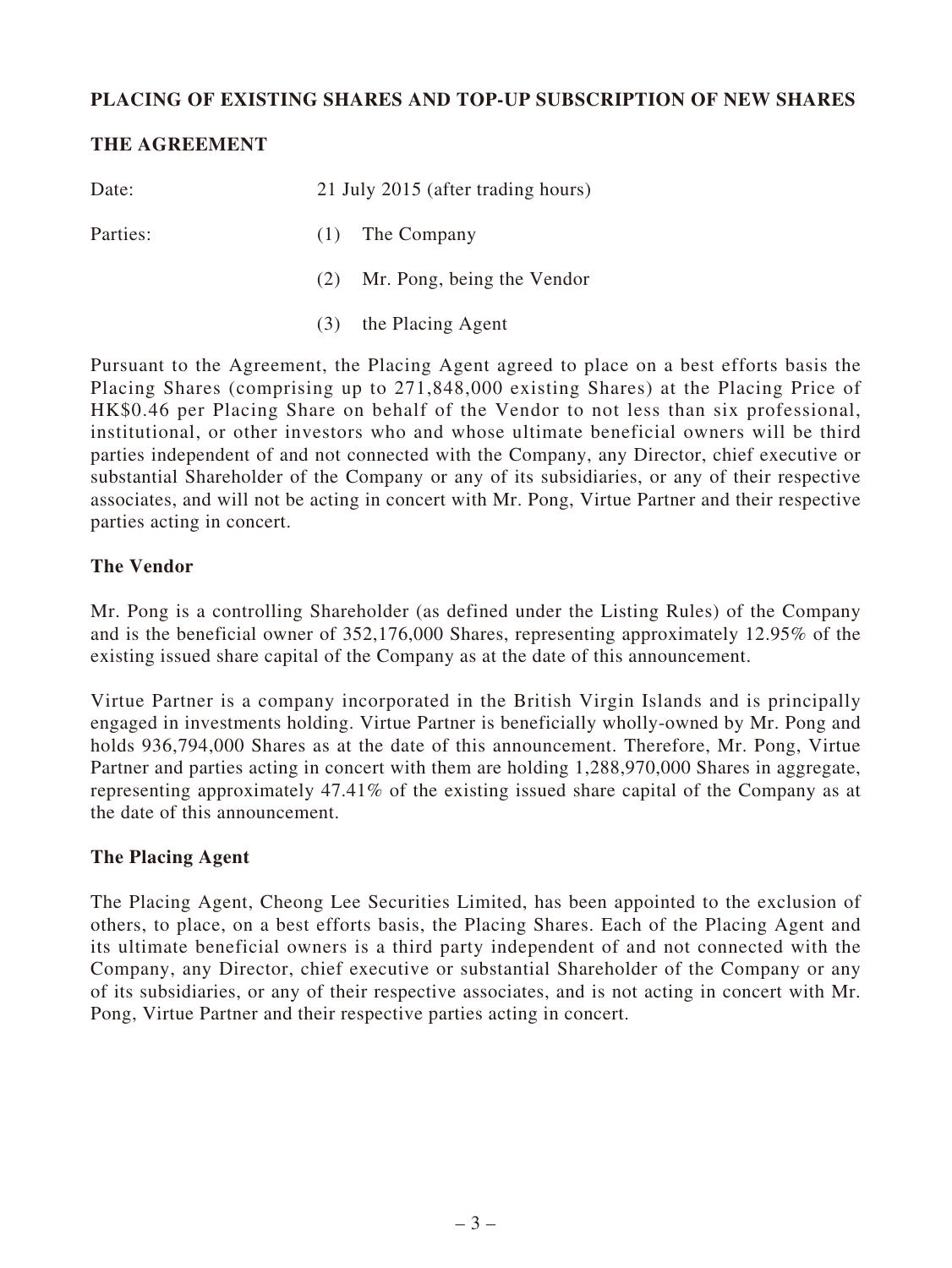## **The Placees**

The Placing Shares shall be placed to not less than six professional, institutional or other investors. The placees and their ultimate beneficial owners shall be third parties independent of and not connected with the Company, any Director, chief executive or substantial Shareholder of the Company or any of its subsidiaries, or any of their respective associates. The placees and their ultimate beneficial owners shall not be acting in concert with Mr. Pong, Virtue Partner and their respective parties acting in concert. It is not expected by the Board that any individual placee will become a substantial Shareholder of the Company immediately after completion of the Placing and the Subscription.

## **Number of Placing Shares**

The number of Placing Shares shall be up to 271,848,000 Shares. The Placing Shares represent approximately 10% of the existing issued share capital of the Company as at the date of this announcement and approximately 9.09% of the issued share capital of the Company as enlarged by the allotment and issue of the Subscription Shares.

## **Placing Price**

The Placing Price of HK\$0.46 per Placing Share represents:

- (i) a discount of approximately 14.81% to the closing price of HK\$0.54 per Share as quoted on the Stock Exchange on 21 July 2015, being the date on which the Agreement was signed; and
- (ii) a discount of approximately 17.86% to the average of the closing prices of approximately HK\$0.56 per Share as quoted on the Stock Exchange for the last five consecutive trading days immediately prior to the date of the Agreement.

The Placing Price was arrived at after arm's length negotiations between the Company, Mr. Pong and the Placing Agent with reference to the closing prices per Share as shown above, the future prospects of the Group and the recent market sentiment. The Directors consider that the Placing Price and the terms of the Agreement are fair and reasonable and are in the interests of the Company and the Shareholders as a whole.

## **Rights**

The Placing Shares will be placed free from all liens, charges, pledges, mortgages, securities, interests, preemption rights, options, equities, trusts and any other encumbrances or third party rights or claims of any kind and together with the rights attaching to them, including the right to receive all dividends and other distributions declared, made or paid after the date of the Agreement.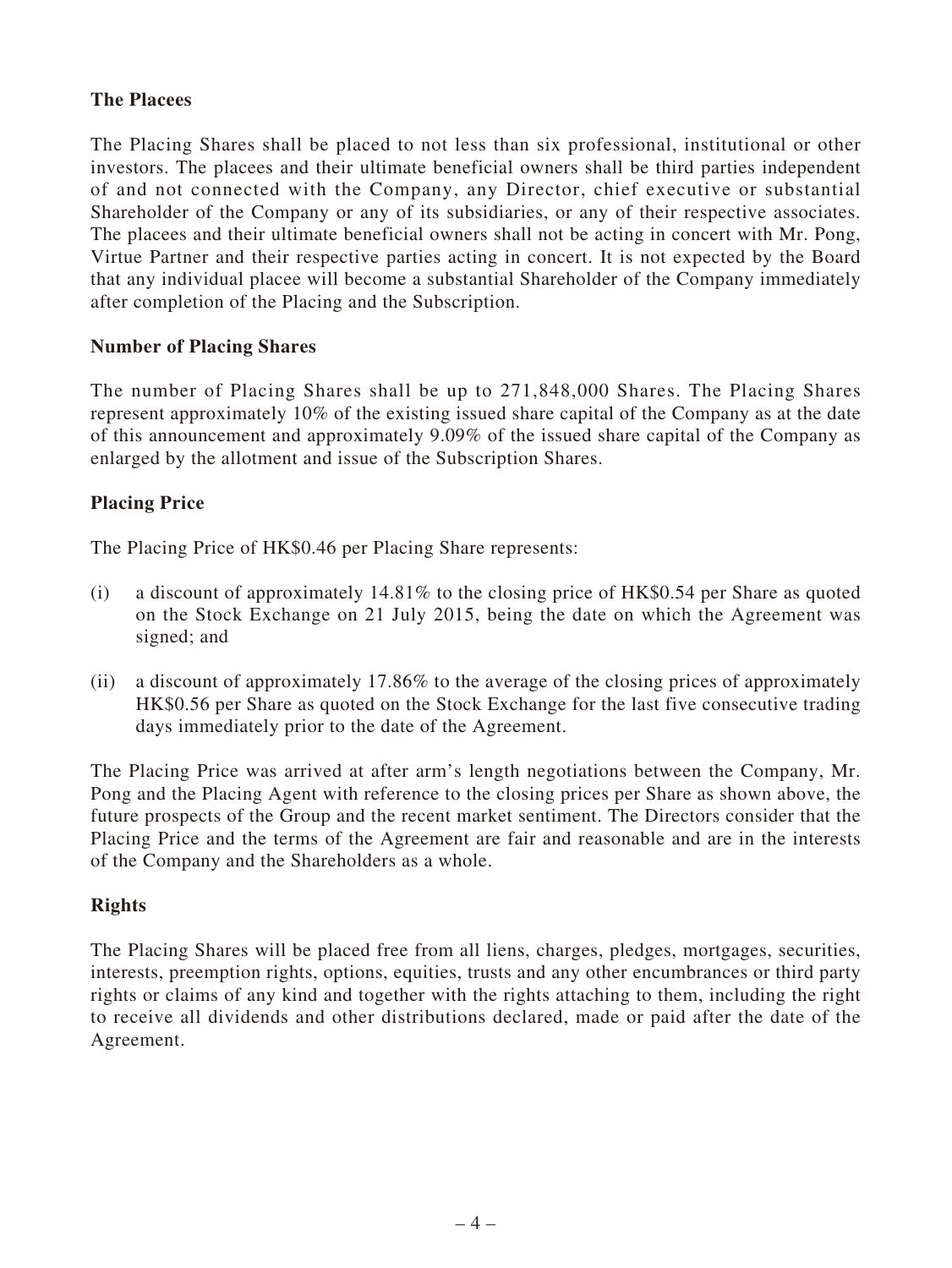## **Conditions of the Placing**

The obligation of the Placing Agent to proceed to completion of the Placing is conditional upon:

- (a) the Subscription Agreement having been entered into by the Company and the Vendor and not subsequently having been revoked, terminated or modified;
- (b) there not having occurred at any time prior to completion (i) any breach of, or any event rendering untrue, incorrect or breached, any of the representations, warranties or undertakings referred to in the Agreement or (ii) any breach of, or failure to perform, any of the other obligations of the Company or the Vendor which are required to be performed at or before completion of the Placing;
- (c) there not having occurred:
	- (i) any event, or series of events beyond the reasonable control of the Placing Agent (including, without limitation, acts of government, strikes, labour disputes, lockouts, fire, explosion, flooding, civil commotion, economic sanctions, epidemic, pandemic, outbreak of infectious disease, terrorism, outbreak or escalation of hostilities (whether local, national or international), acts of war and acts of God);
	- (ii) any change, or development (whether or not permanent) involving a prospective change, in or affecting the business, general affairs, management, prospects, assets and liabilities, shareholders' equity, results of operations or position, financial or otherwise, of the Company or the Group as a whole, whether or not arising in the ordinary course of business;
	- (iii) any change (whether or not permanent) or any development (whether or not permanent) involving a prospective change or any crisis in local, national or international financial, political, economic, legal, military, industrial, fiscal, regulatory, currency or market conditions (including, without limitation, conditions in the stock and bond markets, money and foreign exchange markets, interbank markets and credit markets and conditions with respect to interest rates in Hong Kong or otherwise) or foreign exchange controls in Hong Kong or overseas or any occurrence of a combination of any such changes or developments or crises or any deterioration of any such conditions;
	- (iv) the commencement by any state, governmental, judicial, regulatory or political body or organisation of any action against any director of the Company or an announcement by any state, governmental, judicial, regulatory or political body or organisation that it intends to take any such action; or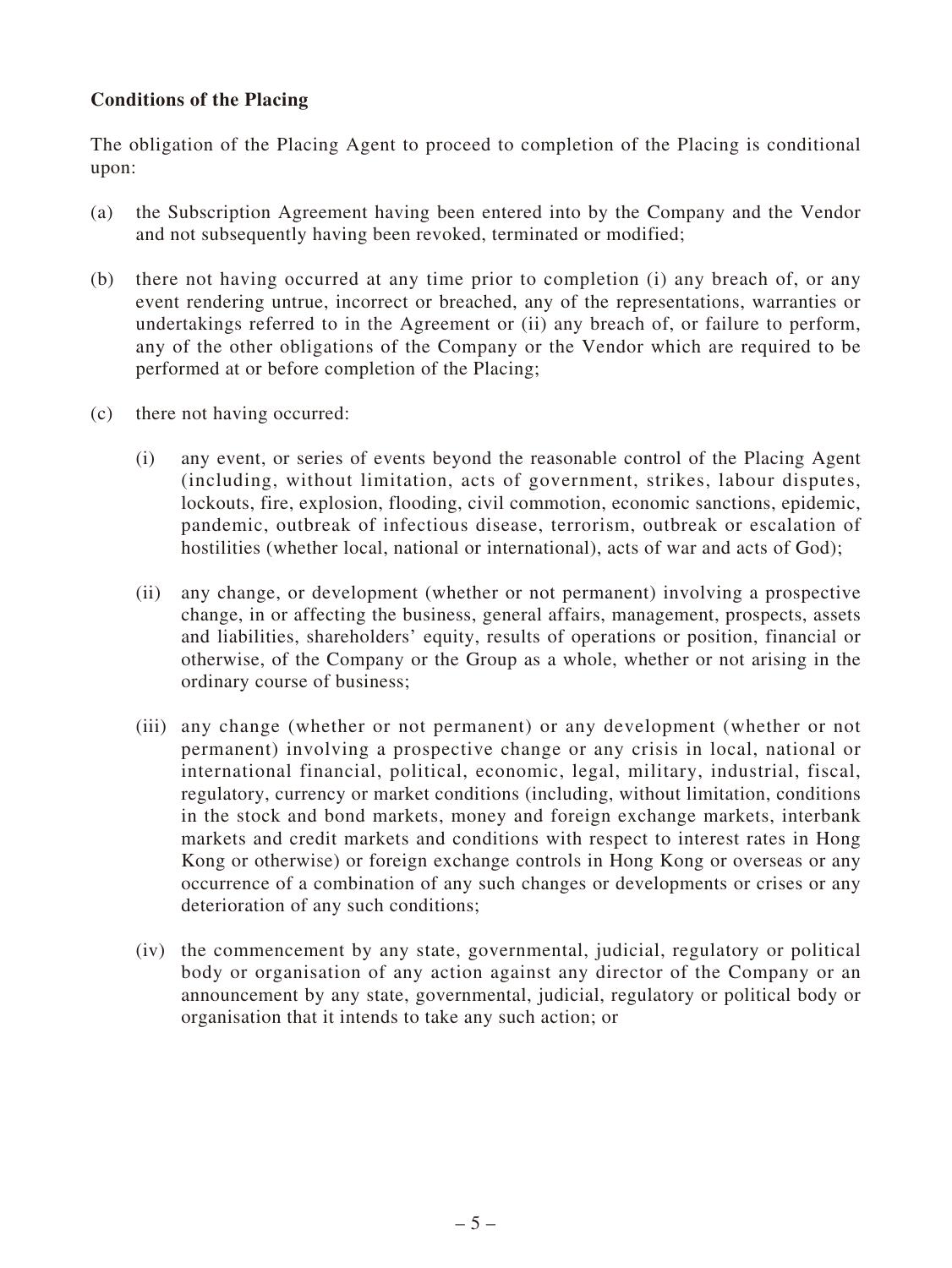- (v) the introduction of any new law or regulation or any change (whether or not permanent) or development (whether or not permanent) involving a prospective change in existing laws or regulations or the interpretation or application thereof by any court or other competent authority, which individually or together, in the sole opinion of the Placing Agent, prejudices or is likely to prejudice materially the success of the Placing or dealings in the Placing Shares in the secondary market or makes it or is likely to make it impracticable or inadvisable or inexpedient to proceed with the offer, sale, distribution or delivery of the Placing Shares on the terms and in the manner contemplated in the Agreement; and
- (d) there not having occurred at any time prior to completion (i) the imposition of any moratorium, suspension or material restriction on trading in shares or securities generally on the Stock Exchange, or in any securities of the Company on any stock exchange or over the counter market or (ii) any material disruption in securities settlement, payment or clearance services in Hong Kong or the People's Republic of China or (iii) the imposition of any moratorium on commercial banking activities by the authorities in Hong Kong or the People's Republic of China or the United States Federal or New York State authorities.

Each of the Vendor and the Company undertakes promptly to inform the Placing Agent of any matter or circumstance which comes to the attention of any of them which may fall within paragraphs (a) to (d) above. If any of such conditions shall not have been fulfilled or (alternatively) waived by the Placing Agent (upon such terms as the Placing Agent may deem necessary) by completion, the Agreement and the obligations of the Placing Agent under the Agreement shall ipso facto cease and terminate at that time (or at such earlier time as the relevant condition shall have become incapable of fulfilment and the Placing Agent shall have determined not to waive fulfilment and notified the same to the Vendor and the Company) and no party shall be under any liability to any other for costs, damages, charges, compensation or otherwise under the Agreement, except (i) in relation to outstanding liabilities for incurred costs and expenses and obligations, agreements and liabilities arising prior to such termination, and (ii) the indemnity to be given by the Company and the Vendor to the Placing Agent under the Agreement. As at the date of this announcement, condition (a) has been fulfilled.

## **Completion**

Completion of the Placing is expected to take place on or before 22 July 2015 (or such other date as the parties thereto may agree).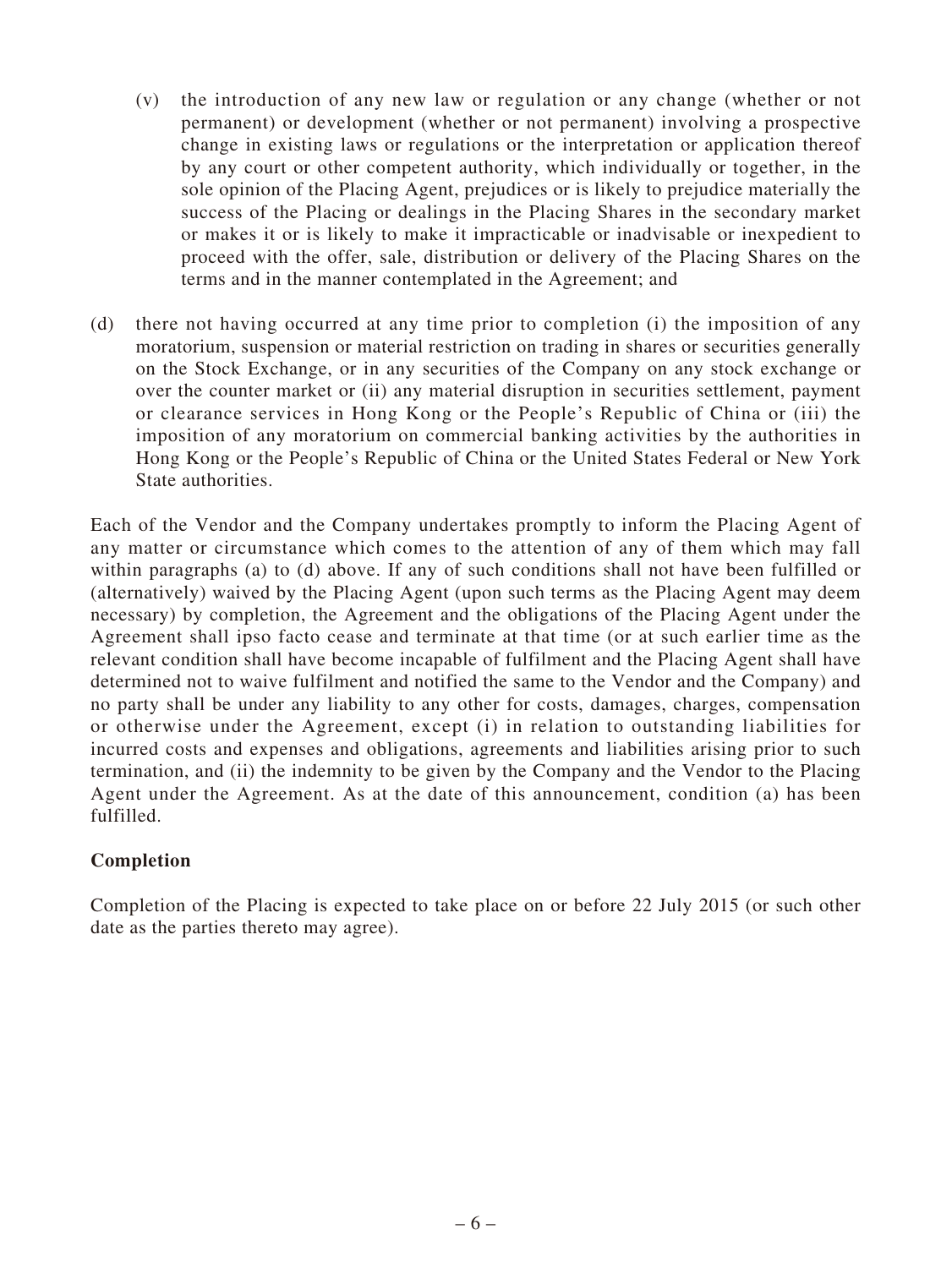## **THE SUBSCRIPTION**

#### **The Subscription Agreement**

Pursuant to the Agreement, the Company and the Vendor have executed the Subscription Agreement on 21 July 2015 (after trading hours), pursuant to which Mr. Pong will subscribe for up to 271,848,000 Subscription Shares, being the same number of the Placing Shares to be actually placed by the Placing Agent at a price equal to the Placing Price. The major terms of the Subscription Agreement are as follows:

#### **The Issuer**

The Company

#### **The Subscriber**

Mr. Pong, which, as at the date of this announcement, is beneficially interested in 352,176,000 Shares, representing approximately 12.95% of the existing issued share capital of the Company.

Virtue Partner which is beneficially wholly-owned by Mr. Pong, holds 936,794,000 Shares as at the date of this announcement. Therefore, Mr. Pong, Virtue Partner and parties acting in concert with them are holding 1,288,970,000 Shares in aggregate, representing approximately 47.41% of the existing issued share capital of the Company as at the date of this announcement.

The shareholding interest of Mr. Pong, Virtue Partner and parties acting in concert with them in the issued share capital of the Company will be reduced from approximately 47.41% to approximately 37.41% immediately upon completion of the Placing and will increase to approximately 43.11% immediately after the completion of the Subscription.

#### **Number of Subscription Shares**

The number of Subscription Shares shall be up to 271,848,000 Shares, being the same number of the Placing Shares successfully placed by the Placing Agent for the Vendor. The maximum aggregate nominal value of the Subscription Shares is HK\$2,718,480, assuming that the Placing and the Subscription are completed in full.

#### **Subscription Price**

The subscription price is HK\$0.46 per Subscription Share, which is equivalent to the Placing Price and will be settled by the Vendor in cash. The expenses arising from the Placing incurred by the Vendor, including but not limited to the placing commission paid to the Placing Agent will be deducted from the aggregate subscription price payable by the Vendor.

The gross proceeds to be raised from the Placing and the Subscription will be approximately HK\$125 million. After deducting the estimated expenses (including the placing commission payable to the Placing Agent) for the Placing and the Subscription, the net proceeds to be raised will be approximately HK\$118.3 million. As such, the net issue price for each newly issued Subscription Share is approximately HK\$0.435.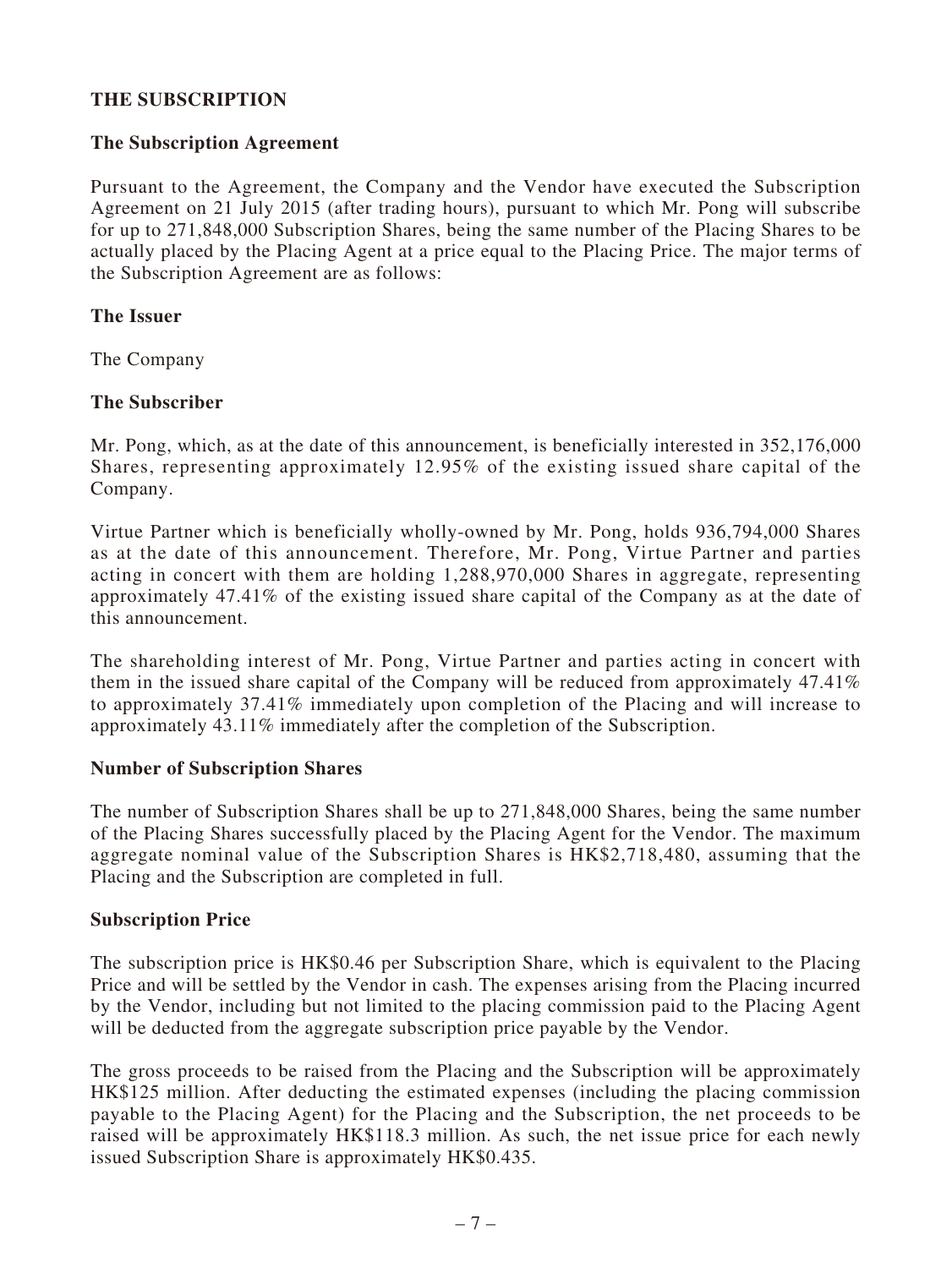## **Rights**

The Subscription Shares, when allotted and issued, will rank pari passu in all respects among themselves and with the Shares in issue on the date of allotment and issue of the Subscription Shares, including the right to receive all dividends or other distributions declared, made or paid after the date of completion of the Subscription.

#### **Mandate to issue the Subscription Shares**

The Subscription Shares are to be issued under the general mandate to allot, issue and deal with Shares granted to the Directors at the annual general meeting of the Company held on 18 November 2014. Under the said general mandate, 695,700,000 Shares can be issued. The general mandate has not yet been utilized as at the date of this announcement. As such, the current general mandate is sufficient for the issue and allotment of the Subscription Shares. No separate Shareholders' approval is required for the Subscription and the Placing.

#### **Conditions of the Subscription**

The Subscription is conditional upon the following conditions having been fulfilled within 14 days from the date of the Agreement (or such other date as may be agreed between the Company and Mr. Pong, subject to approval of the Stock Exchange):

- (1) the Stock Exchange granting approval for the listing of, and permission to deal in the Subscription Shares;
- (2) completion of the Placing in accordance with the terms of the Agreement; and
- (3) the Executive granting a waiver to the Vendor from the obligation to make a general offer for all the issued Shares not already owned or agreed to be subscribed by the Vendors and parties acting in concert with him pursuant to Note 6 to the Notes on dispensations from Rule 26 of the Takeovers Code as a result of the Subscription.

None of the above conditions are waivable by the Company or the Vendor. In the event that the conditions of the Subscription are not fulfilled in full by the date stipulated in the Subscription Agreement, neither the Company nor the Vendor shall have any obligations and liabilities under the Subscription Agreement.

## **Completion of the Subscription**

It is intended that the Subscription will be completed within 14 days from the date of the Agreement. If the Subscription is to be completed thereafter, it will constitute a connected transaction under the Listing Rules and require compliance with all the relevant requirements under Chapter 14A of the Listing Rules, including but not limited to the issue of a separate circular and approval of the independent Shareholders (being Shareholders other than Mr. Pong, Virtue Partner, their respective associates and parties acting in concert).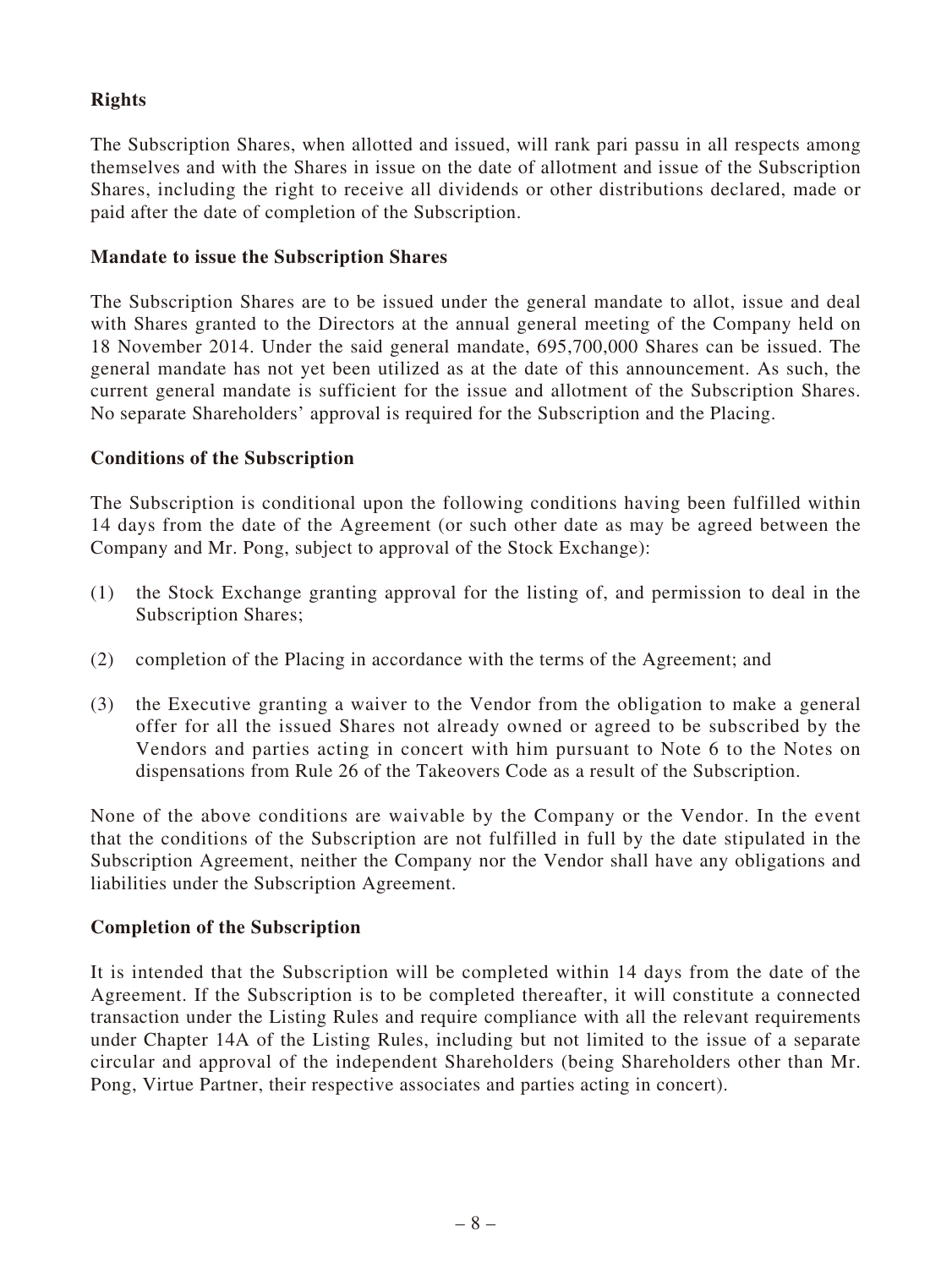## **Application for listing**

Application will be made by the Company to the Stock Exchange for the listing of, and permission to deal in, the Subscription Shares. Further announcement will be made by the Company upon completion of the Placing and the Subscription.

## **CHANGES OF SHAREHOLDING STRUCTURE**

The changes of the shareholding of the Company as a result of the Placing and the Subscription are as follows:

|                            |                                        |             |                                              |             | Immediate after                                   |             |
|----------------------------|----------------------------------------|-------------|----------------------------------------------|-------------|---------------------------------------------------|-------------|
|                            | As at the date of<br>this announcement |             | Immediate after<br>completion of the Placing |             | completion of the Placing and the<br>Subscription |             |
|                            |                                        |             |                                              |             |                                                   |             |
|                            | Number of                              | Approximate | Number of                                    | Approximate | Number of                                         | Approximate |
|                            | <b>Shares</b>                          | $\%$        | <b>Shares</b>                                | $\%$        | <b>Shares</b>                                     | $\%$        |
| <b>Shareholders</b>        |                                        |             |                                              |             |                                                   |             |
| Mr. Pong                   | 352,176,000                            | 12.95       | 80,328,000                                   | 2.95        | 352,176,000                                       | 11.78       |
| Virtue Partner             | 936,794,000                            | 34.46       | 936,794,000                                  | 34.46       | 936,794,000                                       | 31.33       |
| <b>Public Shareholders</b> |                                        |             |                                              |             |                                                   |             |
| Placees                    |                                        |             | 271,848,000                                  | 10.00       | 271,848,000                                       | 9.09        |
| Other public Shareholders  | 1,429,530,000                          | 52.59       | 1,429,530,000                                | 52.59       | 1,429,530,000                                     | 47.80       |
|                            | 2,718,500,000                          | 100.00      | 2,718,500,000                                | 100.00      | 2,990,348,000                                     | 100.00      |

## **REASONS FOR THE PLACING AND THE SUBSCRIPTION**

As at the date of this announcement, the Group is principally engaged in provision of, property investment and trading and property development.

The net proceeds of the Subscription will be approximately HK\$118.3 million. The Directors intend to apply the net proceeds as general working capital of the Group.

The Board considers that it is beneficial to the Company and the Shareholders as a whole to raise capital for the future business development of the Group by way of the Placing and the Subscription as the Placing and the Subscription will broaden the capital and shareholder base of the Company thereby increasing the liquidity of the Shares.

The Directors consider that the Agreement and the Subscription Agreement are entered into upon normal commercial terms following arm's length negotiations between the Company, Mr. Pong and the Placing Agent and that the terms of the Agreement and the Subscription Agreement are fair and reasonable and are in the interests of the Company and the Shareholders as a whole.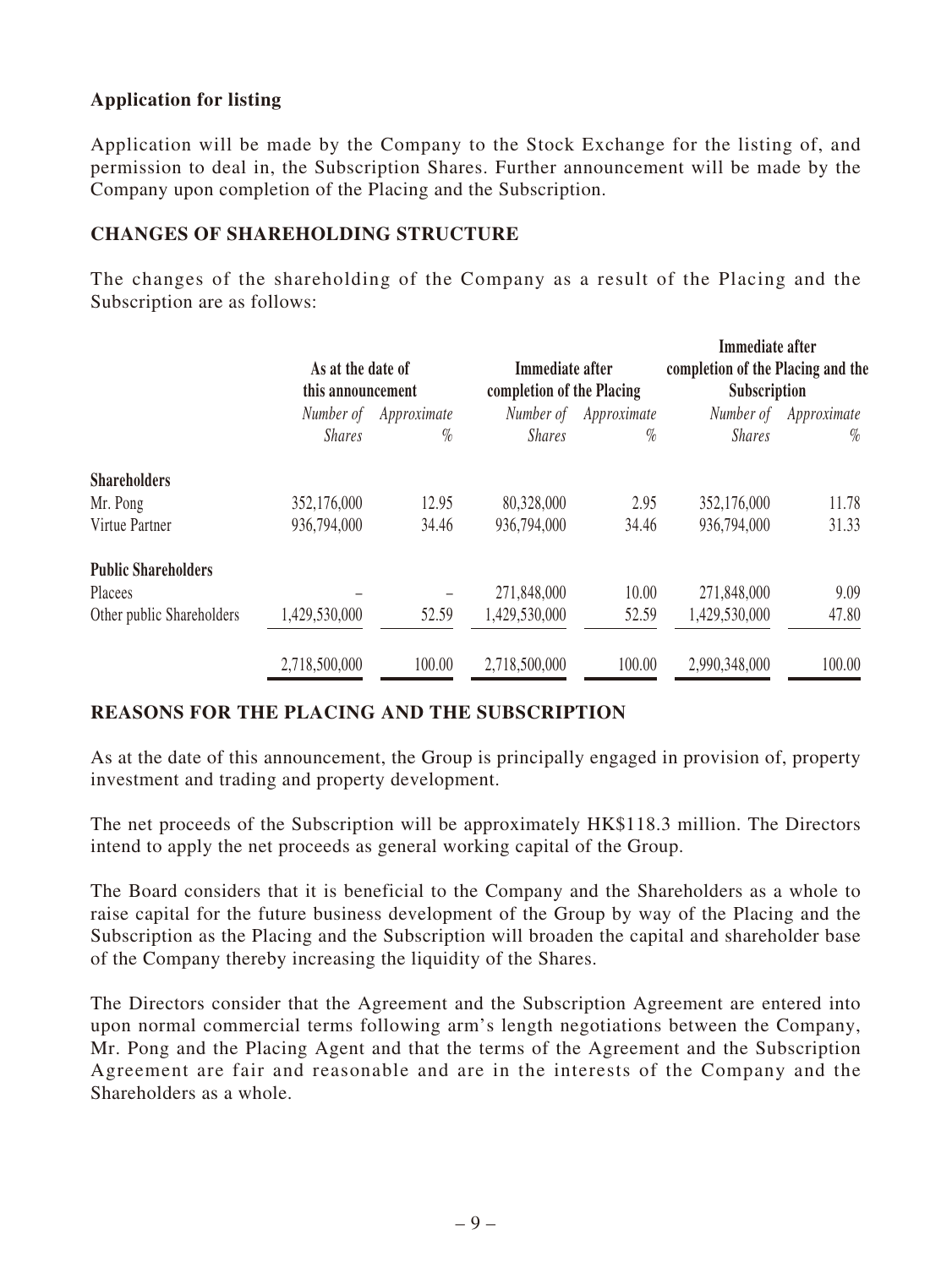## **EQUITY FUND RAISING ACTIVITY IN PAST 12 MONTHS**

The Company has not conducted any equity fund raising activities in the previous 12 months immediately preceding the date of this announcement.

## **GENERAL**

**As the Placing and the Subscription are subject to the satisfaction of a number of conditions and may or may not proceed to completion, Shareholders and prospective investors are advised to exercise caution when dealing in the Shares.**

## **DEFINITIONS**

Terms or expressions used in this announcement shall, unless the context otherwise requires, have the meanings ascribed to them below:

| "acting in concert"   | has the meaning ascribed to this term under the Takeovers Code                                                                                                  |
|-----------------------|-----------------------------------------------------------------------------------------------------------------------------------------------------------------|
| "Agreement"           | the placing agreement dated 21 July 2015 and entered into among<br>the Company, the Vendor and the Placing Agent in respect of the<br>Placing                   |
| "associate(s)"        | has the meaning ascribed to this term under the Listing Rules                                                                                                   |
| "Board"               | the board of Directors                                                                                                                                          |
| "Company"             | Winfull Group Holdings Limited, a company incorporated in the<br>Cayman Islands with limited liability, the Shares of which are<br>listed on the Stock Exchange |
| "connected person(s)" | has the meanings as ascribed thereto under the Listing Rules                                                                                                    |
| "Directors"           | the directors (including the independent non-executive directors)<br>of the Company                                                                             |
| "Executive"           | the Executive Director of the Corporate Finance Division of the<br>SFC or any delegate of the Executive Director                                                |
| "Group"               | the Company and its subsidiaries                                                                                                                                |
| "Hong Kong"           | the Hong Kong Special Administrative Region of the People's<br>Republic of China                                                                                |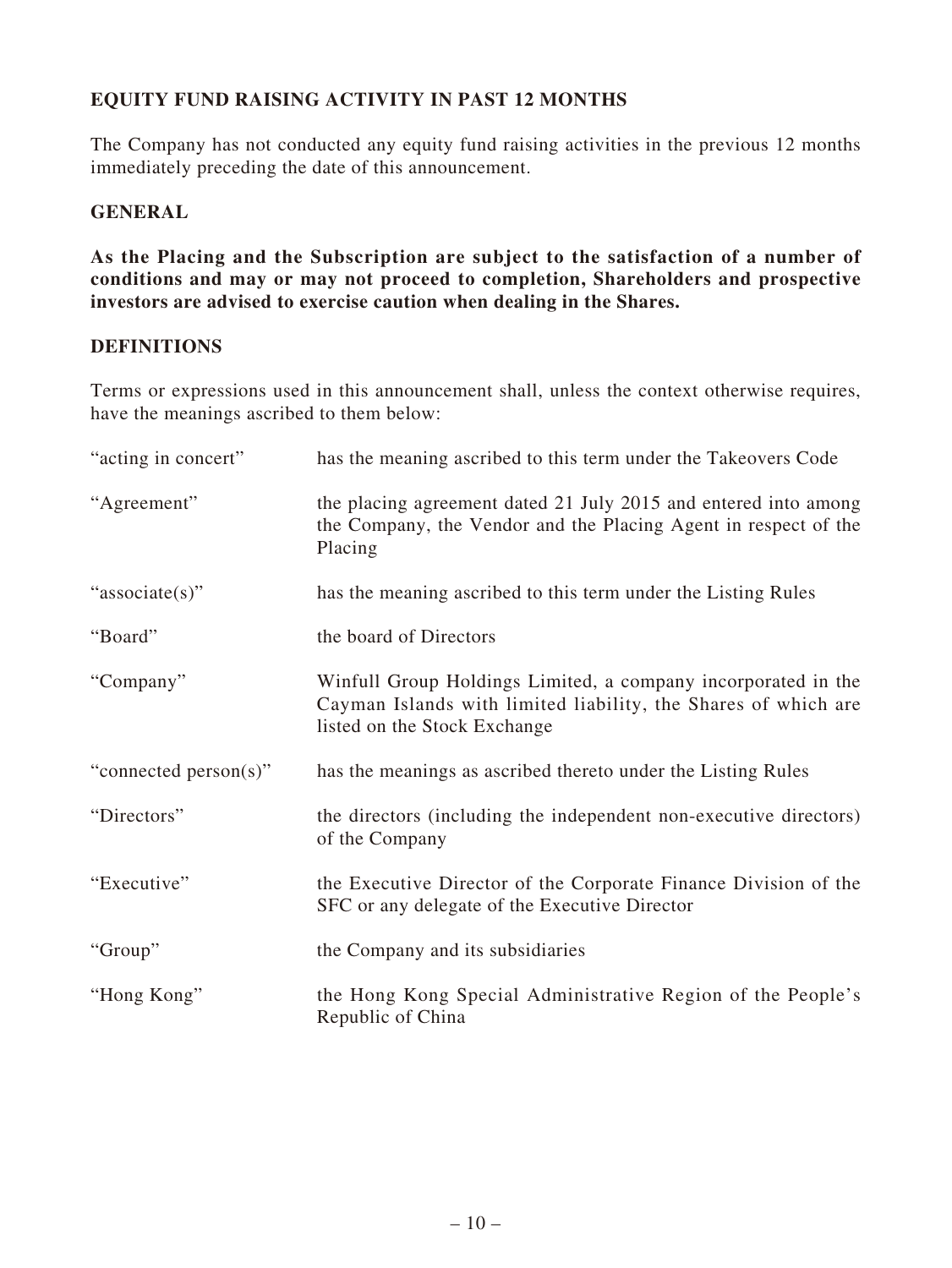| "Listing Rules"        | the Rules Governing the Listing of Securities on the Stock<br>Exchange                                                                                                                                                                                                                                 |
|------------------------|--------------------------------------------------------------------------------------------------------------------------------------------------------------------------------------------------------------------------------------------------------------------------------------------------------|
| "Mr. Pong" or "Vendor" | Mr. Pong Wai San, Wilson, a substantial shareholder of the<br>Company and the sole beneficial owner of Virtue Partner                                                                                                                                                                                  |
| "Placing"              | the placing of the Placing Shares by the Placing Agent on behalf<br>of the Vendor pursuant to the Agreement                                                                                                                                                                                            |
| "Placing Agent"        | Cheong Lee Securities Limited, a licenced corporation under the<br>Securities and Futures Ordinance for type 1 (dealing in securities)<br>regulated activity as defined under the Securities and Futures<br>Ordinance, acting as the placing agent for the Placing Shares<br>pursuant to the Agreement |
| "Placing Price"        | the placing price of HK\$0.46 per Placing Share                                                                                                                                                                                                                                                        |
| "Placing Shares"       | up to 271,848,000 Shares which are beneficially owned by the<br>Vendor and will be placed by the Placing Agent on their behalf<br>pursuant to the Agreement                                                                                                                                            |
| "SFC"                  | the Securities and Futures Commission of Hong Kong                                                                                                                                                                                                                                                     |
| "Share $(s)$ "         | ordinary share(s) of HK\$0.01 each in the capital of the Company                                                                                                                                                                                                                                       |
| "Shareholder(s)"       | $holder(s)$ of the issued $Share(s)$                                                                                                                                                                                                                                                                   |
| "Stock Exchange"       | The Stock Exchange of Hong Kong Limited                                                                                                                                                                                                                                                                |
| "Subscription"         | the subscription for the Subscription Shares by the Vendor<br>pursuant to the Subscription Agreement                                                                                                                                                                                                   |
|                        | "Subscription Agreement" the subscription agreement dated 21 July 2015 and entered into<br>between the Company and Mr. Pong in respect of the Subscription                                                                                                                                             |
| "Subscription Shares"  | up to 271,848,000 new Shares for which the Vendor conditionally<br>agreed to subscribe at a price equal to the Placing Price pursuant<br>to the Subscription Agreement, being the same number of the<br>Placing Shares successfully placed by the Placing Agent in the<br>Placing                      |
| "Takeovers Code"       | the Hong Kong Code on Takeovers and Mergers                                                                                                                                                                                                                                                            |